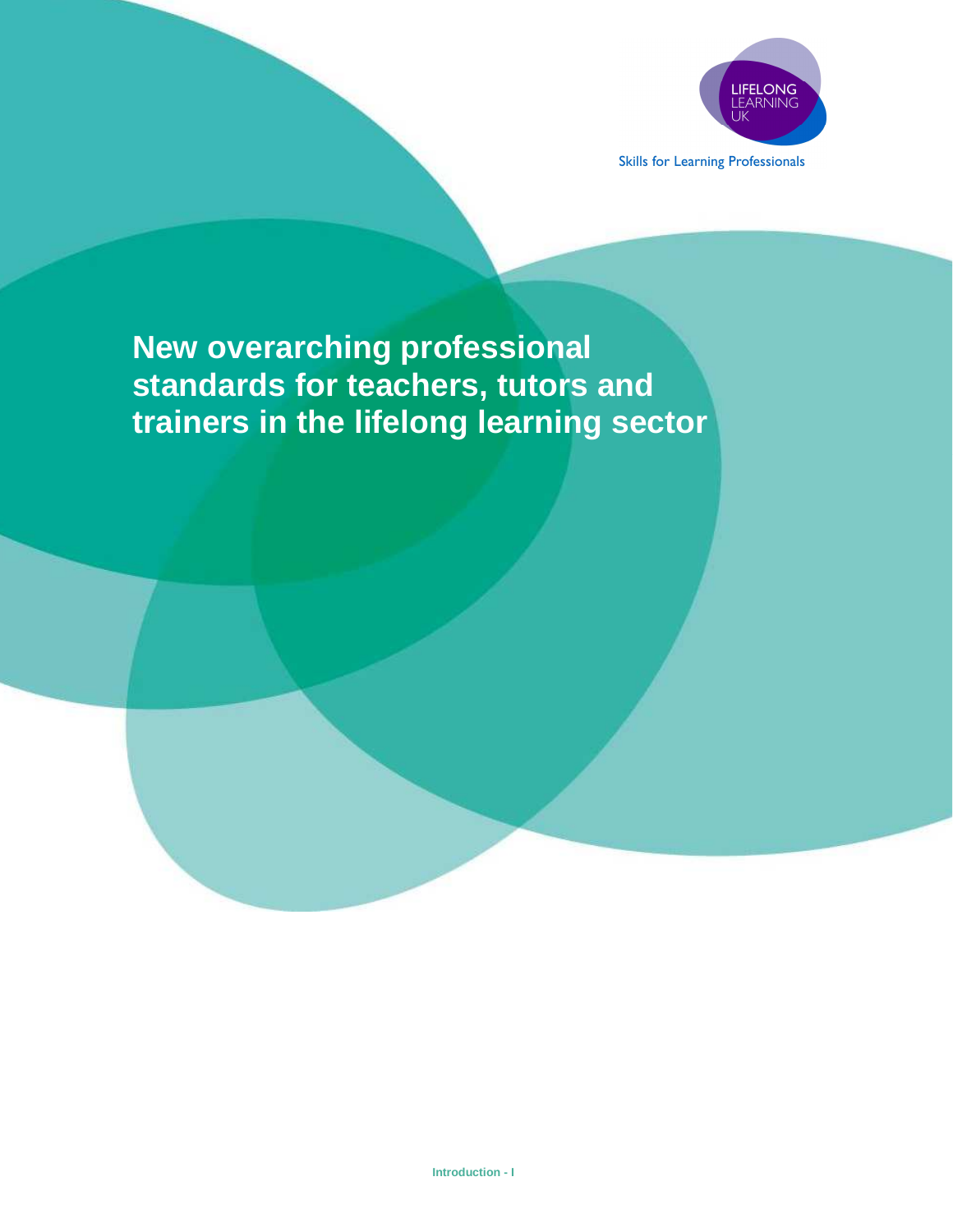## **Ministerial Foreword**



In 2004 the Government asked Lifelong Learning UK (LLUK) to develop new professional teaching standards for the whole FE system, as announced in Equipping our Teachers for the Future<sup>1</sup>. These standards define what we expect of teachers, tutors and trainers in a variety of roles and responsibilities. I would like to thank LLUK for the work they have done. I believe these standards will contribute greatly to improving quality in teaching, training and learning across the further education system, and provide a key part of the infrastructure that will support the professionalisation of the workforce.

We all remember the teachers who inspired us and made sure we succeeded in our studies. They were responsible for sparking a lifelong interest or raising our sights and setting us on a particular road through life. Teachers, tutors and trainers in further education do this everyday. Six million learners a year are accessing further education learning and success rates have improved significantly – from 59 per cent in 2000/01 to 75 per cent in 2004/05.

There are already many excellent teachers, tutors and trainers working in further education. We want all to aspire to excellence - learners and employers deserve the best. That is why Government, LLUK and the further education system, with its diverse range of providers from colleges and work based learning to prisons and the voluntary and community sector, support the professionalisation of the workforce.

In the FE White Paper<sup>2</sup> and other recent announcements, Government pledged its continued commitment to introducing from September 2007 a new initial 'preparing to teach' award leading to Qualified Teacher, Learning and Skills (QTLS) status for all in the full teaching role.

These new professional standards have been developed specifically to respond to calls from Ofsted<sup>3</sup> for clearer standards that new entrants to teaching in the sector should be expected to demonstrate that are relevant to teachers, tutors and trainers across the whole sector, and an emphasis on competence in teaching a particular area of specialism.

In developing the standards, LLUK has consulted extensively, holding consultation events, focus groups, web based questionnaires and meetings with individual stakeholders and the new standards command broad support from the system.

I am very pleased to recommend these new standards to you and I look to all of our partners to continue their excellent work together to make these reforms and full use of these standards a success.

 $\mathcal{B}$  i  $\mathcal{U}$ Rammel

Bill Rammell

 $\overline{a}$ 

Minister of State for Lifelong Learning, Further and Higher Education

<sup>1</sup> Equipping our Teachers for the Future: Reforming Initial Teacher Training for the Learning and Skills Sector, DfES 2004, (Success for All).

<sup>2</sup> Further Education: Raising Skills, Improving Life Chances, DfES 2005.

<sup>3</sup> The initial training of further education teachers, Ofsted, Nov 2003 HMI 1762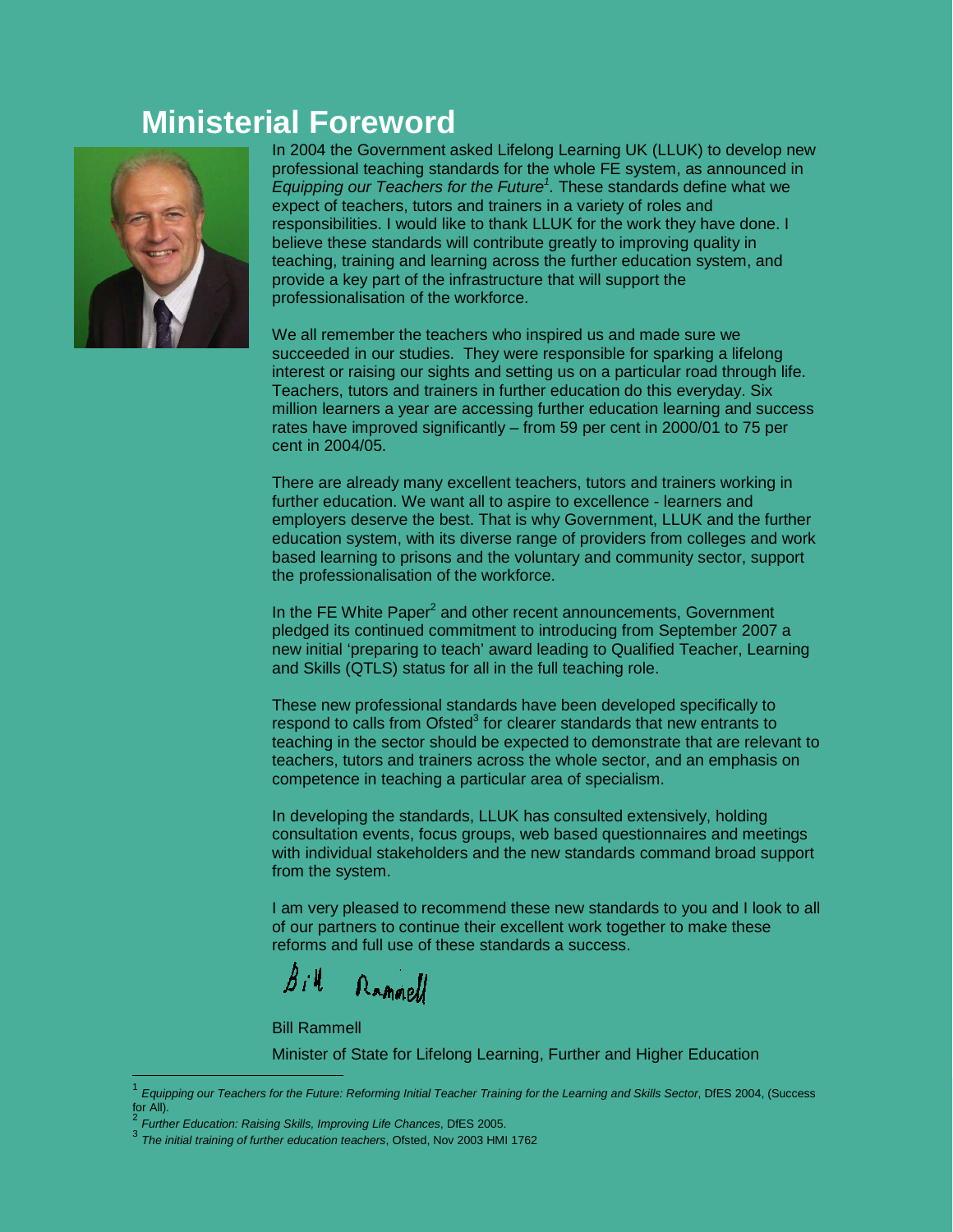## **Introduction**

The professional standards for teachers, tutors and trainers in the lifelong learning sector describe, in generic terms, the skills, knowledge and attributes required of those who perform the wide variety of teaching and training roles undertaken within the sector with learners and employers. Not all standards will necessarily relate to all teaching roles. Rather they supply the basis for the development of contextualised role specifications and units of assessment, which provide benchmarks for performances in practice of the variety of roles performed by teachers, trainers, tutors and lecturers within the lifelong learning sector. Together, these will identify the components of: the initial teaching award (Passport); qualifications leading to Qualified Teacher Learning and Skills (QTLS) status; and other intermediate and advanced teaching qualifications.

These developments will be complemented by a new Continuing Professional Development (CPD) expectation of teachers and trainers of, at the very least, 30 hours per year. Leadership training will be based on new revised standards for leadership and management within the sector and principals' qualifications will be introduced. These activities will be supported by new Centres for Excellence in Teacher Training (CETTS) from April 2007.

### **Development of the standards-based qualifications framework**

Since April 2005, Lifelong Learning UK (LLUK) has conducted an extensive programme of consultation with the sector to develop, and ensure approval and ownership of, the standards. This has included detailed discussion with representatives of SSCs, regulatory authorities, unions, awarding institutions and individual provider organisations. Following this iterative consultation, draft standards were published in March 2006 and made available on the LLUK website. Feedback received, at events and from advisory and development groups, resulted in a reshaping of the presentation of the standards.

Development of the standards represents a vital first step in the construction of a new framework of qualifications for teachers in the further education system. Following the requirements set out within Equipping Our Teachers for the Future, LLUK identified specifications, drawn from the overarching standards, for the types of teaching role performed within the sector. These role specifications are expressed in terms of units of assessment, which clearly set out the learning outcomes and assessment criteria that teachers, tutors and trainers are expected to achieve. Units will be grouped together to make up the named qualifications for specific teacher roles, based on rules of combination determined by LLUK.

Some units within these qualifications will be mandatory and others optional, to allow for tailoring of qualifications to suit specific roles. It will be possible for mandatory units to be contextualised and for qualifications to contain specialist optional elements, so that the qualification will be generic to the sector, while maintaining relevance to a particular constituency or role. Units will be available as stand alone elements, elements within qualifications or, as required, for continuing professional development (CPD) purposes.

**Introduction - II**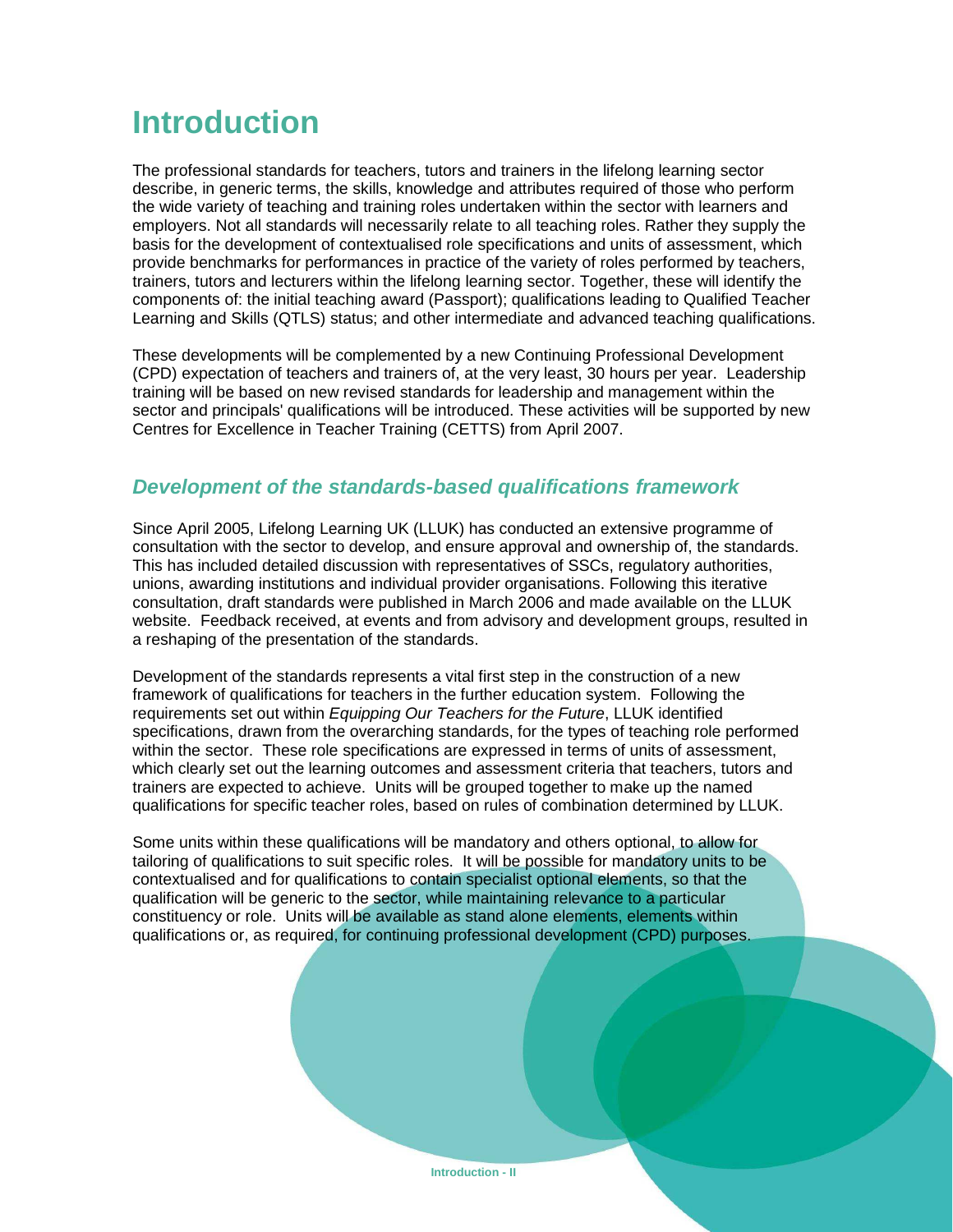### **Identifying roles in the further education system**

The Learning and Skills sector is diverse, and encompasses both teacher roles and teacher related roles:

- Teacher roles: LLUK research has identified two distinct teacher roles in the sector beyond the 'Preparing to Teach' initial award: a role which contains limited teaching responsibilities and a role which represents the full range of responsibilities performed by those who are expected to attain the status of Qualified Teacher Learning and Skills (QTLS). Qualifications for both distinct teacher roles will be in place from September 2007.
- Teacher related roles: examples of these include the role of professional assessor and a variety of teacher related roles, where elements of teaching are combined with elements of, for example, supporting other teachers and trainers through coaching , supporting learning, or management. In the future, as *teacher related* roles become more clearly defined, further qualifications appropriate to such roles will be introduced. 'Mini Awards' will also be developed as necessary, to recognise these kinds of specialist professional activity.

## **Working within the Qualifications and Credit Framework (QCF)**

Equipping Our Teachers for the Future requires LLUK to work within the emergent Qualifications and Credit Framework (QCF):

Looking ahead, we will ask LLUK to work with QCA on the creation of a qualifications framework for the sector that is unit and credit based. We want the framework to build to qualifications for teachers, trainers, managers and support staff across the sector and to facilitate progression and development for staff at all levels. **Para 3.15** 

LLUK will ensure that this development articulates across the sector, and facilitates progression within and across sector boundaries. The new Teacher Qualifications Framework will provide opportunities for credit accumulation and transfer (CAT), which will ensure that prior qualifications and credit are appropriately recognised by awarding institutions operating within the sector. This will enhance access to teaching and progression opportunities for those who need to take a staged approach to their career development.

#### **Please note:**

**Teacher** - The word teacher has been used as a generic term for teachers, tutors, trainers, lecturers and instructors in the Learning and Skills Sector.

**Area of Specialism** – This represents the professional, vocational or subject area in which the individual has been employed to teach.

**Introduction - III**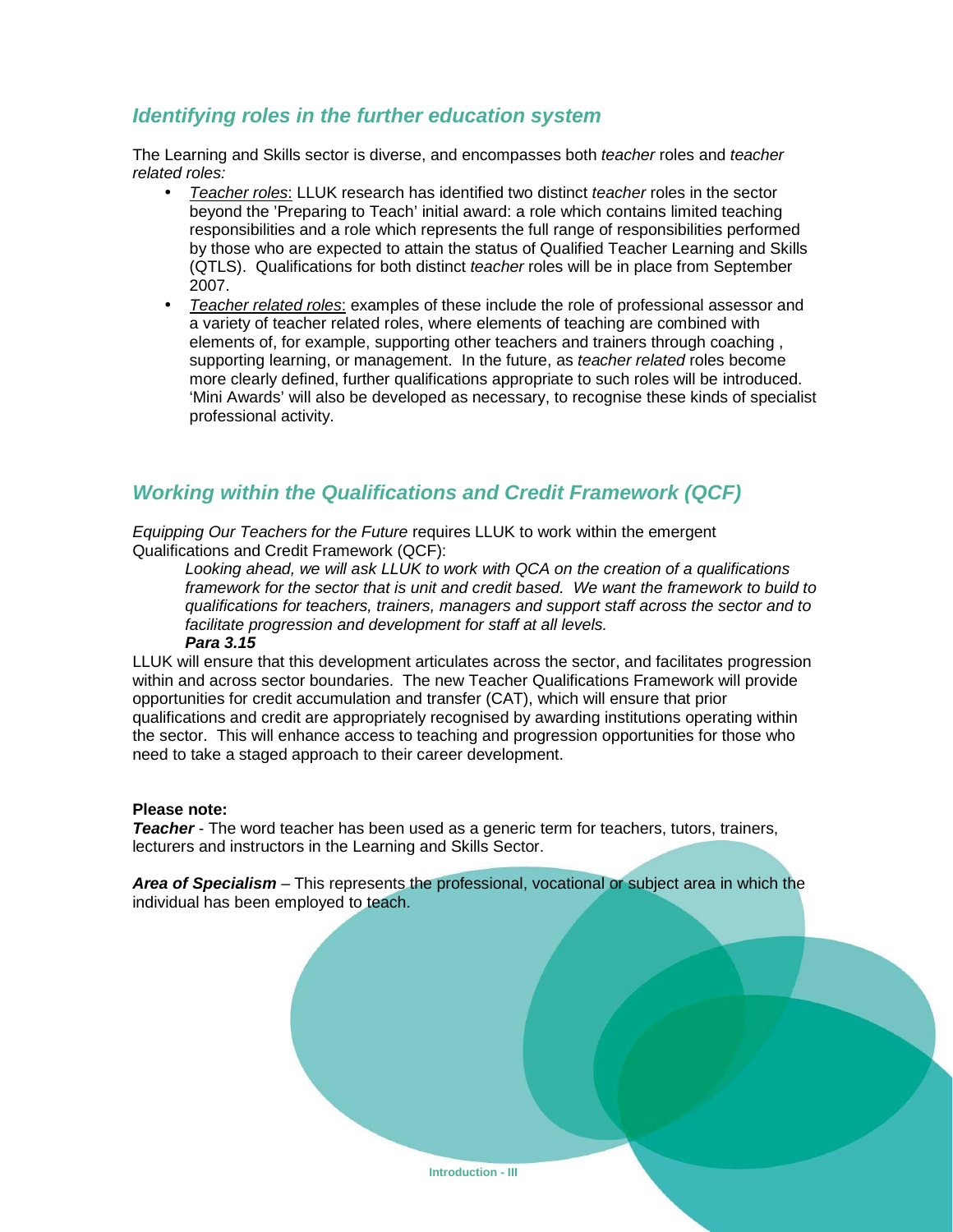# **Contents**

| <b>Overarching professional standards</b>         | page 1  |
|---------------------------------------------------|---------|
| <b>Domain A: Professional values and practice</b> | page 2  |
| <b>Domain B: Learning and teaching</b>            | page 4  |
| <b>Domain C: Specialist learning and teaching</b> | page 7  |
| <b>Domain D: Planning for learning</b>            | page 9  |
| <b>Domain E: Assessment for learning</b>          | page 11 |
| <b>Domain F: Access and progression</b>           | page 13 |
|                                                   |         |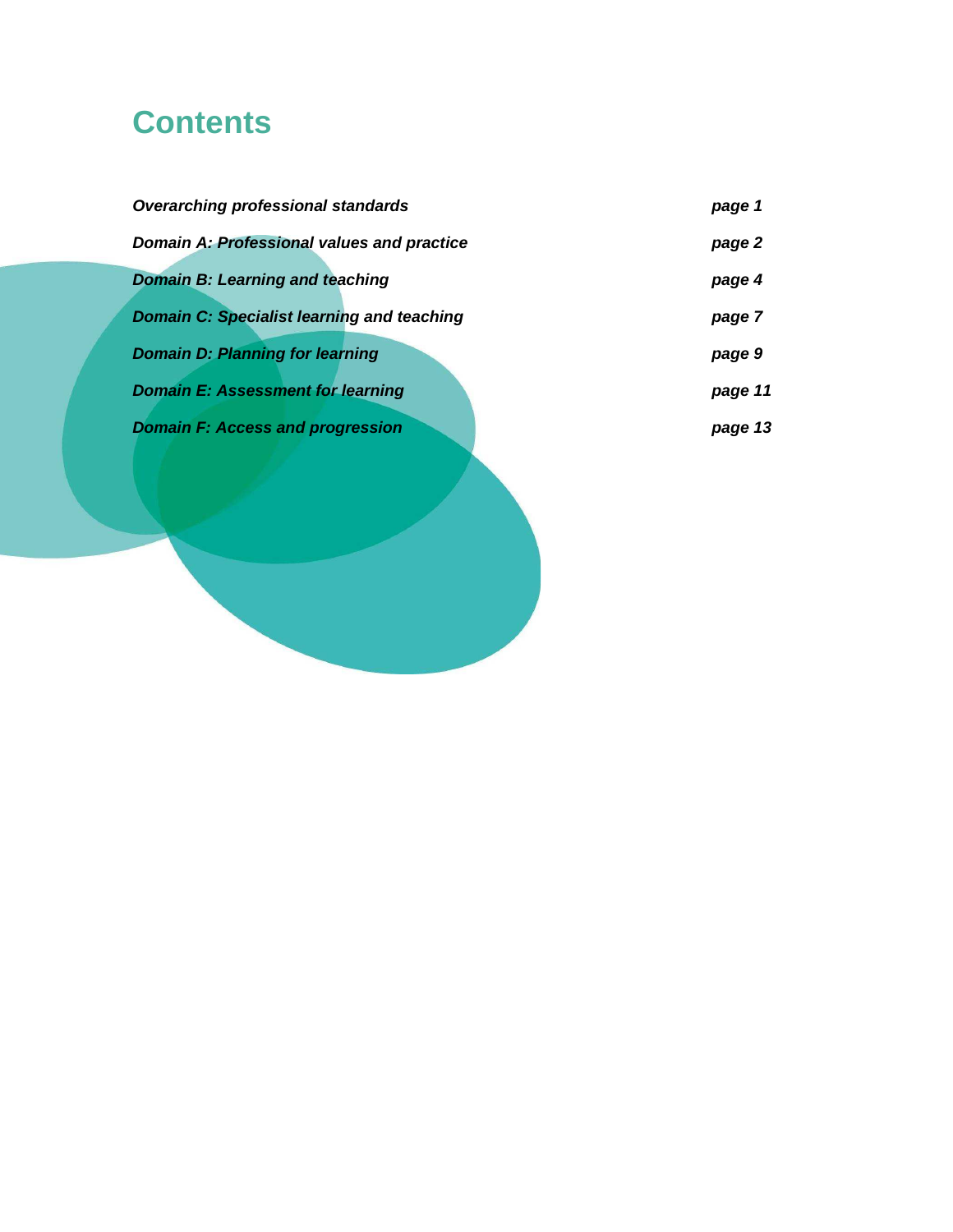## **New Professional Standards for Teachers, Tutors and Trainers in the Lifelong Learning Sector**

Teachers in the lifelong learning sector value all learners individually and equally. They are committed to lifelong learning and professional development and strive for continuous improvement through reflective practice. The key purpose of the teacher is to create effective and stimulating opportunities for learning through high quality teaching that enables the development and progression of all learners.

These are the overarching professional standards for all those who teach in the lifelong learning sector.

| Domain A        | Professional values and practice |
|-----------------|----------------------------------|
| Domain B        | Learning and teaching            |
| Domain C        | Specialist learning and teaching |
| Domain D        | <b>Planning for learning</b>     |
| Domain E        | <b>Assessment for learning</b>   |
| <b>Domain F</b> | <b>Access and progression</b>    |

#### **Note:**

- $S =$  Scope;  $K =$  Knowledge;  $P =$  Practice
- For the purposes of this document, the generic term 'teacher' refers to teachers, tutors, trainers, lecturers and instructors.
- For the purposes of this document the term "area of specialism" represents the professional, vocational or subject area in which the individual has been employed to teach.

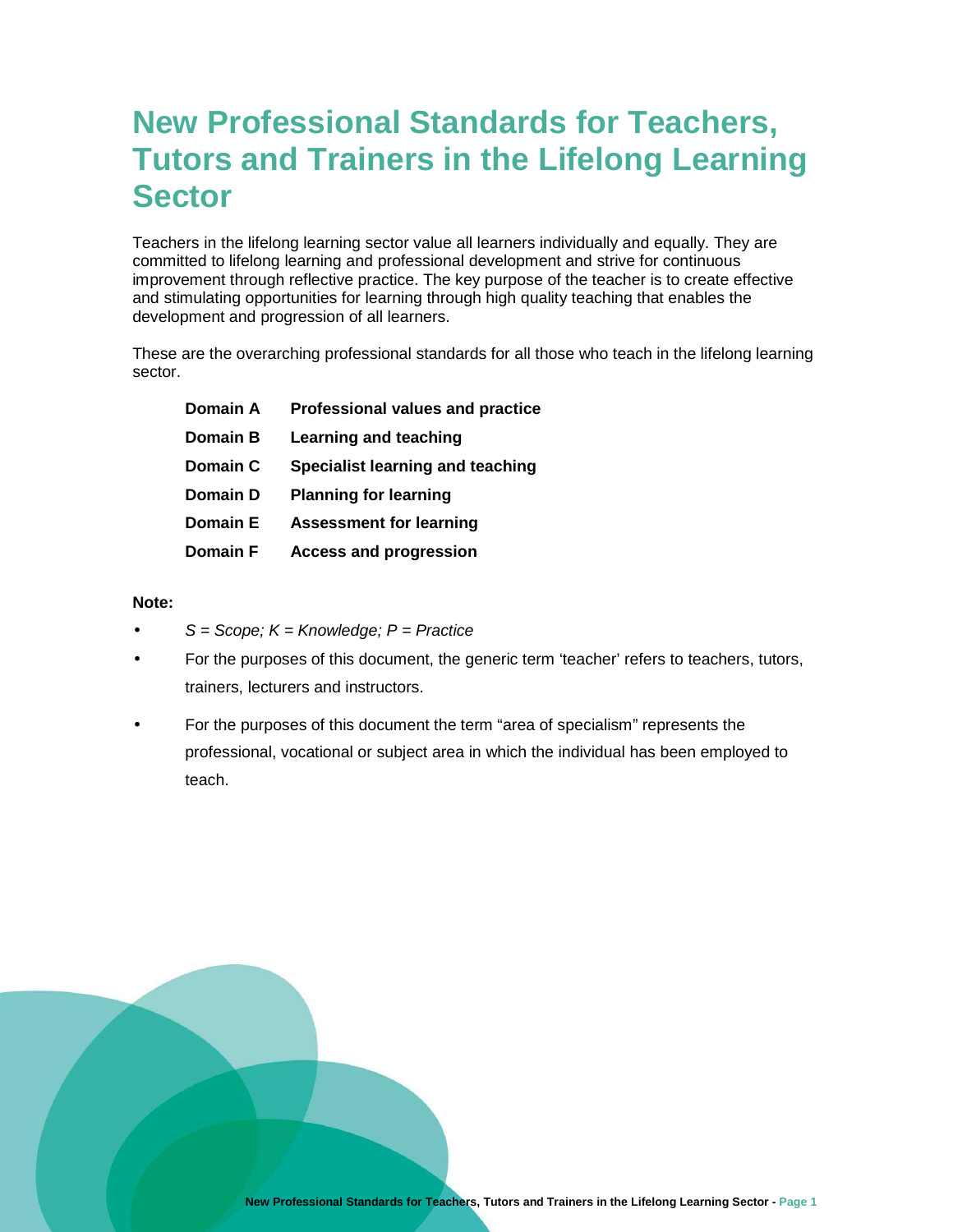## **Domain A: Professional values and practice**

The practice of teaching is underpinned by a set of professional values that should be observed by all teachers, tutors and trainers in all settings. This domain sets the standards for these values and their associated commitments.

### **PROFESSIONAL VALUES**

**Teachers in the lifelong learning sector value:** 

- AS 1 All learners, their progress and development, their learning goals and aspirations and the experience they bring to their learning.
- AS 2 Learning, its potential to benefit people emotionally, intellectually, socially and economically, and its contribution to community sustainability.
- AS 3 Equality, diversity and inclusion in relation to learners, the workforce, and the community.
- AS 4 Reflection and evaluation of their own practice and their continuing professional development as teachers.
- AS 5 Collaboration with other individuals, groups and/or organisations with a legitimate interest in the progress and development of learners.

- AS 6 The application of agreed codes of practice and the maintenance of a safe environment.
- AS 7 Improving the quality of their practice.

| <b>PROFESSIONAL KNOWLEDGE AND</b><br><b>UNDERSTANDING</b>                                                                                                 | <b>PROFESSIONAL PRACTICE</b>                                                                                                                                                   |  |
|-----------------------------------------------------------------------------------------------------------------------------------------------------------|--------------------------------------------------------------------------------------------------------------------------------------------------------------------------------|--|
| Teachers in the lifelong learning sector<br>know and understand:                                                                                          | Teachers in the lifelong learning sector:                                                                                                                                      |  |
| AK 1.1 What motivates learners to learn and<br>the importance of learners' experience<br>and aspirations.                                                 | AP 1.1 Encourage the development and<br>progression of all learners through<br>recognising, valuing and responding to<br>individual motivation, experience and<br>aspirations. |  |
| AK 2.1 Ways in which learning has the potential<br>to change lives.                                                                                       | AP 2.1 Use opportunities to highlight the<br>potential for learning to positively<br>transform lives and contribute to<br>effective citizenship.                               |  |
| AK 2.2 Ways in which learning promotes the<br>emotional, intellectual, social and<br>economic well being of individuals and<br>the population as a whole. | AP 2.2 Encourage learners to recognise and<br>reflect on ways in which learning can<br>empower them as individuals and make<br>a difference in their communities.              |  |
| AK 3.1<br><b>Issues of equality, diversity and</b><br>inclusion.                                                                                          | AP 3.1 Apply principles to evaluate and develop<br>own practice in promoting equality and<br>inclusive learning and engaging with<br>diversity.                                |  |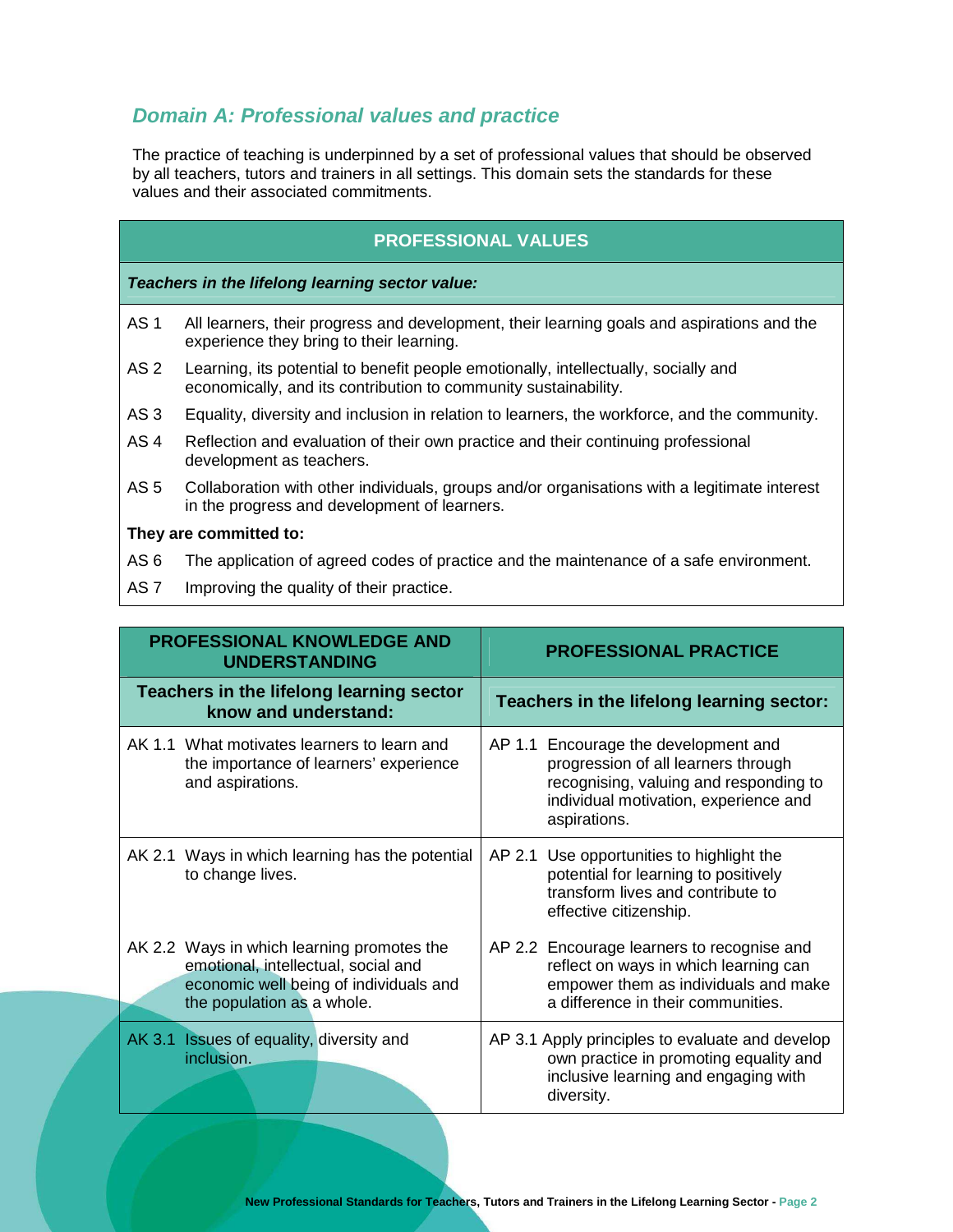| PROFESSIONAL KNOWLEDGE AND<br><b>UNDERSTANDING</b> |                                                                                                                          | <b>PROFESSIONAL PRACTICE</b> |                                                                                                                                                                                                                                                                 |
|----------------------------------------------------|--------------------------------------------------------------------------------------------------------------------------|------------------------------|-----------------------------------------------------------------------------------------------------------------------------------------------------------------------------------------------------------------------------------------------------------------|
|                                                    | Teachers in the lifelong learning sector<br>know and understand:                                                         |                              | Teachers in the lifelong learning sector:                                                                                                                                                                                                                       |
|                                                    | AK 4.1 Principles, frameworks and theories<br>which underpin good practice in learning<br>and teaching.                  |                              | AP 4.1 Use relevant theories of learning to<br>support the development of practice in<br>learning and teaching.                                                                                                                                                 |
|                                                    | AK 4.2 The impact of own practice on<br>individuals and their learning.                                                  |                              | AP 4.2 Reflect on and demonstrate<br>commitment to improvement of own<br>personal and teaching skills through<br>regular evaluation and use of feedback.                                                                                                        |
|                                                    | AK 4.3 Ways to reflect, evaluate and use<br>research to develop own practice, and<br>to share good practice with others. |                              | AP 4.3 Share good practice with others and<br>engage in continuing professional<br>development through reflection,<br>evaluation and the appropriate use of<br>research.                                                                                        |
|                                                    | AK 5.1 Ways to communicate and collaborate<br>with colleagues and/or others to<br>enhance learners' experience.          |                              | AP 5.1 Communicate and collaborate with<br>colleagues and/or others, within and<br>outside the organisation, to enhance<br>learners' experience.                                                                                                                |
|                                                    | AK 5.2 The need for confidentiality, respect and<br>trust in communicating with others about<br>learners.                |                              | AP 5.2 Communicate information and feedback<br>about learners to others with a<br>legitimate interest, appropriately and in<br>a manner which encourages trust<br>between those communicating and<br>respects confidentiality where<br>necessary.               |
|                                                    | AK 6.1 Relevant statutory requirements and<br>codes of practice.                                                         |                              | AP 6.1 Conform to statutory requirements and<br>apply codes of practice.                                                                                                                                                                                        |
|                                                    | AK 6.2 Ways to apply relevant statutory<br>requirements and the underpinning<br>principles.                              |                              | AP 6.2 Demonstrate good practice through<br>maintaining a learning environment<br>which conforms to statutory<br>requirements and promotes equality,<br>including appropriate consideration of<br>the needs of children, young people and<br>vulnerable adults. |
|                                                    | AK 7.1 Organisational systems and processes<br>for recording learner information.                                        |                              | AP 7.1 Keep accurate records which contribute<br>to organisational procedures.                                                                                                                                                                                  |
|                                                    | AK 7.2 Own role in the quality cycle.                                                                                    |                              | AP 7.2 Evaluate own contribution to the<br>organisation's quality cycle.                                                                                                                                                                                        |
|                                                    | AK 7.3 Ways to implement improvements<br>based on feedback received.                                                     |                              | AP 7.3 Use feedback to develop own practice<br>within the organisation's systems.                                                                                                                                                                               |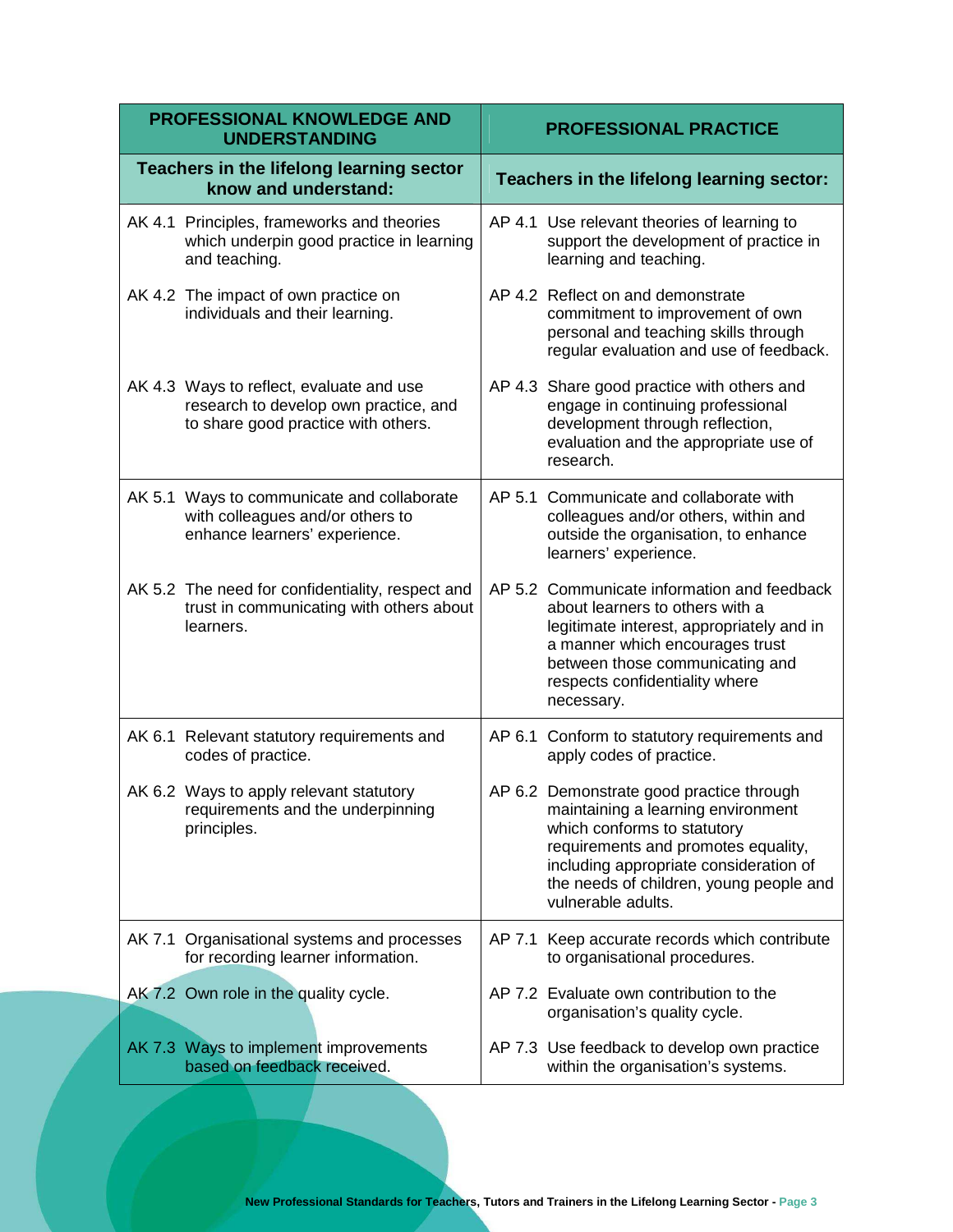## **Domain B: Learning and teaching**

The values set out in Domain A support and inform all the commitments, knowledge and practice set out in the other domains.

|  | <b>PROFESSIONAL VALUES</b> |  |
|--|----------------------------|--|
|  |                            |  |

**Teachers in the lifelong learning sector value:** 

- AS 1 Learners, their progress and development, their learning goals and aspirations and the experience they bring to their learning.
- AS 2 Learning, its potential to benefit people emotionally, intellectually, socially and economically, and its contribution to community sustainability.
- AS 3 Equality, diversity, and inclusion in relation to learners, the workforce, and the community.
- AS 4 Reflection and evaluation of their own practice and their continuing professional development as teachers.
- AS 5 Collaboration with other individuals, groups and/or organisations with a legitimate interest in the progress and development of learners.

- BS 1 Maintaining an inclusive, equitable and motivating learning environment.
- BS 2 Applying and developing own professional skills to enable learners to achieve their goals.
- BS 3 Communicating effectively and appropriately with learners to enhance learning.
- BS 4 Collaboration with colleagues to support the needs of learners.
- BS 5 Using a range of learning resources to support learners.

| PROFESSIONAL KNOWLEDGE AND<br><b>UNDERSTANDING</b>                                                                                                                | <b>PROFESSIONAL PRACTICE</b>                                                                                                                                                                                         |
|-------------------------------------------------------------------------------------------------------------------------------------------------------------------|----------------------------------------------------------------------------------------------------------------------------------------------------------------------------------------------------------------------|
| Teachers in the lifelong learning sector know<br>and understand:                                                                                                  | Teachers in the lifelong learning sector:                                                                                                                                                                            |
| BK 1.1 Ways to maintain a learning<br>environment in which learners feel safe<br>and supported.                                                                   | BP 1.1 Establish a purposeful learning<br>environment where learners feel safe,<br>secure, confident and valued.                                                                                                     |
| BK 1.2 Ways to develop and manage<br>behaviours which promote respect for<br>and between others and create an<br>equitable and inclusive learning<br>environment. | BP 1.2 Establish and maintain procedures with<br>learners which promote and maintain<br>appropriate behaviour, communication<br>and respect for others, while challenging<br>discriminatory behaviour and attitudes. |
| BK 1.3 Ways of creating a motivating learning<br>environment.                                                                                                     | BP 1.3 Create a motivating environment which<br>encourages learners to reflect on,<br>evaluate and make decisions about their<br>learning.                                                                           |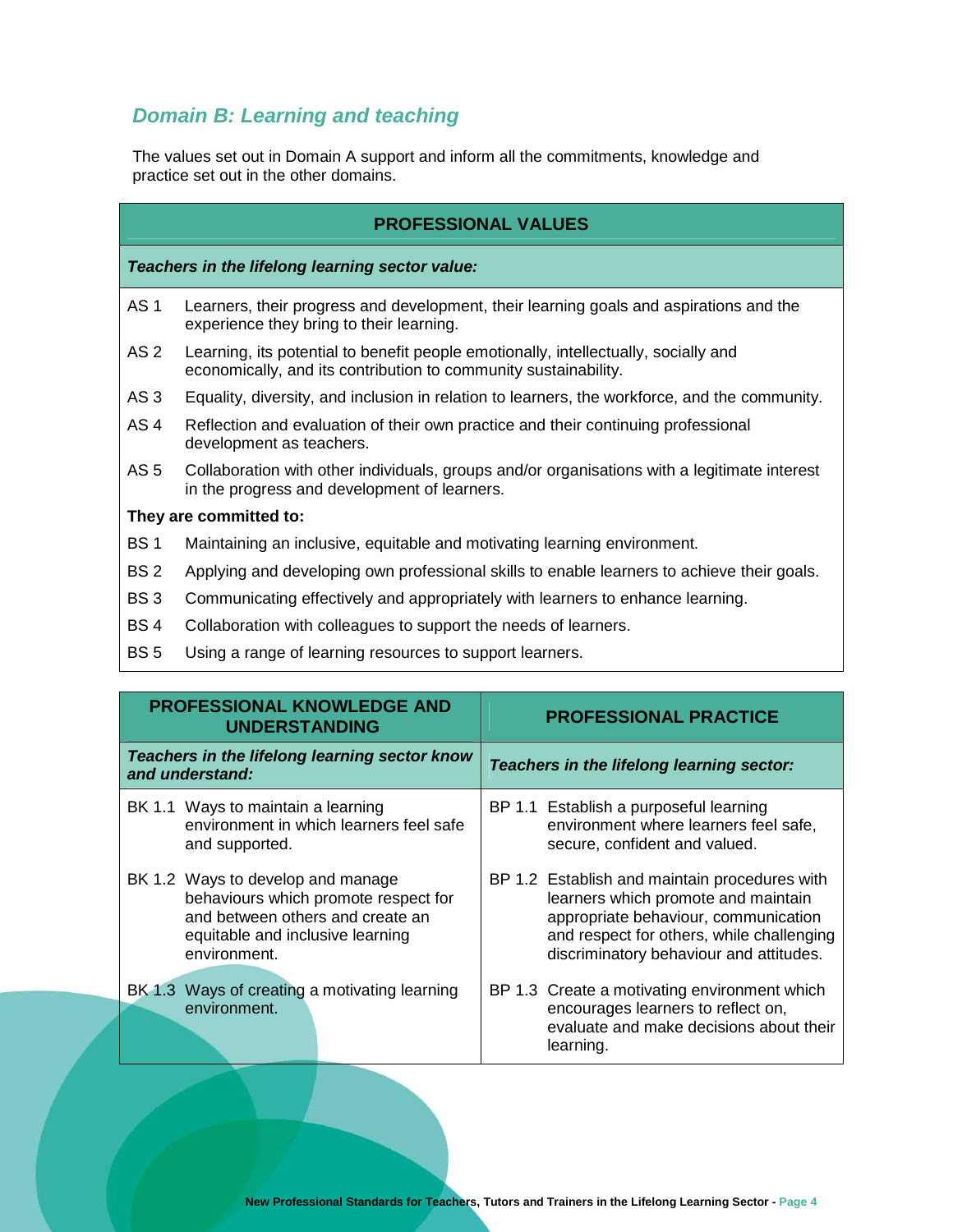| <b>PROFESSIONAL KNOWLEDGE AND</b><br><b>UNDERSTANDING</b>                                                                                     | <b>PROFESSIONAL PRACTICE</b>                                                                                                                                                                                              |  |
|-----------------------------------------------------------------------------------------------------------------------------------------------|---------------------------------------------------------------------------------------------------------------------------------------------------------------------------------------------------------------------------|--|
| Teachers in the lifelong learning sector know<br>and understand:                                                                              | Teachers in the lifelong learning sector:                                                                                                                                                                                 |  |
| BK 2.1 Principles of learning and ways to<br>provide learning activities to meet<br>curriculum requirements and the needs<br>of all learners. | BP 2.1 Provide learning activities which meet<br>curriculum requirements and the needs<br>of all learners.                                                                                                                |  |
| BK 2.2 Ways to engage, motivate and<br>encourage active participation of<br>learners and learner independence.                                | BP 2.2 Use a range of effective and appropriate<br>teaching and learning techniques to<br>engage and motivate learners and<br>encourage independence.                                                                     |  |
| BK 2.3 The relevance of learning approaches,<br>preferences and skills to learner<br>progress.                                                | BP 2.3 Implement learning activities which<br>develop the skills and approaches of all<br>learners and promote learner autonomy.                                                                                          |  |
| BK 2.4 Flexible delivery of learning, including<br>open and distance learning and on-line<br>learning.                                        | BP 2.4 Apply flexible and varied delivery<br>methods as appropriate to teaching and<br>learning practice.                                                                                                                 |  |
| BK 2.5 Ways of using learners' own<br>experiences as a foundation for<br>learning.                                                            | BP 2.5 Encourage learners to use their own life<br>experiences as a foundation for their<br>development.                                                                                                                  |  |
| BK 2.6 Ways to evaluate own practice in terms<br>of efficiency and effectiveness.                                                             | BP 2.6 Evaluate the efficiency and<br>effectiveness of own teaching, including<br>consideration of learner feedback and<br>learning theories.                                                                             |  |
| BK 2.7 Ways in which mentoring and/or<br>coaching can support the development<br>of professional skills and knowledge.                        | BP 2.7 Use mentoring and/or coaching to<br>support own and others' professional<br>development, as appropriate.                                                                                                           |  |
| BK 3.1 Effective and appropriate use of<br>different forms of communication<br>informed by relevant theories and<br>principles.               | BP 3.1 Communicate effectively and<br>appropriately using different forms of<br>language and media, including written,<br>oral and non-verbal communication, and<br>new and emerging technologies to<br>enhance learning. |  |
| BK 3.2 A range of listening and questioning<br>techniques to support learning.                                                                | BP 3.2 Use listening and questioning<br>techniques appropriately and effectively<br>in a range of learning contexts.                                                                                                      |  |
| BK 3.3 Ways to structure and present<br>information and ideas clearly and<br>effectively to learners.                                         | BP 3.3 Structure and present information<br>clearly and effectively.                                                                                                                                                      |  |
| BK 3.4 Barriers and aids to effective<br>communication.                                                                                       | BP 3.4 Evaluate and improve own<br>communication skills to maximise<br>effective communication and overcome<br>identifiable barriers to communication.                                                                    |  |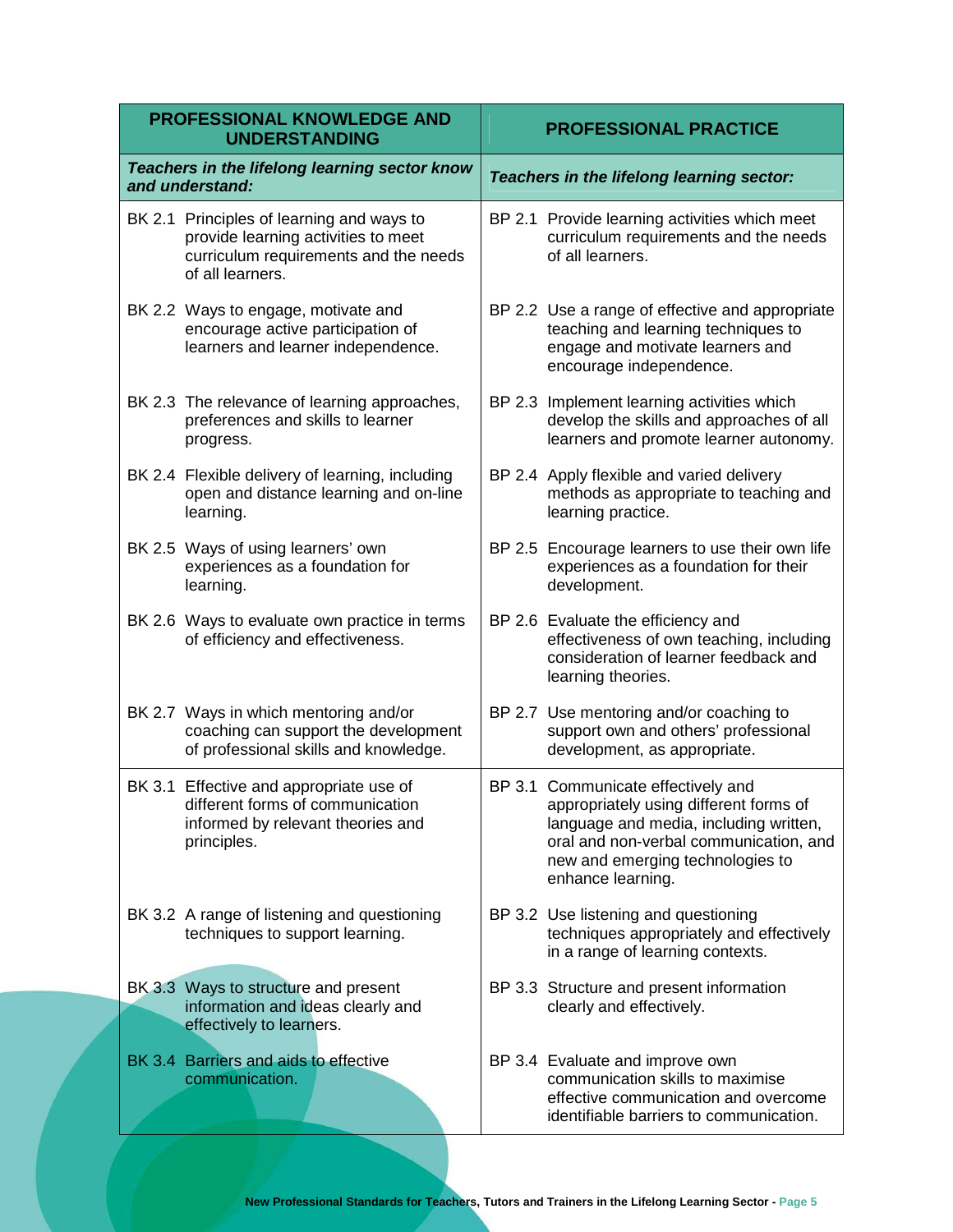| <b>PROFESSIONAL KNOWLEDGE AND</b><br><b>UNDERSTANDING</b>                                              | <b>PROFESSIONAL PRACTICE</b>              |                                                                                                                               |
|--------------------------------------------------------------------------------------------------------|-------------------------------------------|-------------------------------------------------------------------------------------------------------------------------------|
| Teachers in the lifelong learning sector know<br>and understand:                                       | Teachers in the lifelong learning sector: |                                                                                                                               |
| BK 3.5 Systems for communication within own<br>organisation.                                           |                                           | BP 3.5 Identify and use appropriate<br>organisational systems for<br>communicating with learners and<br>colleagues.           |
| BK 4.1 Good practice in meeting the needs of<br>learners in collaboration with<br>colleagues.          | BP 4.1                                    | Collaborate with colleagues to<br>encourage learner progress.                                                                 |
| BK 5.1 The impact of resources on effective<br>learning.                                               |                                           | BP 5.1 Select and develop a range of effective<br>resources, including appropriate use of<br>new and emerging technologies.   |
| BK 5.2 Ways to ensure that resources used are<br>inclusive, promote equality and support<br>diversity. |                                           | BP 5.2 Select, develop and evaluate resources<br>to ensure they are inclusive, promote<br>equality and engage with diversity. |

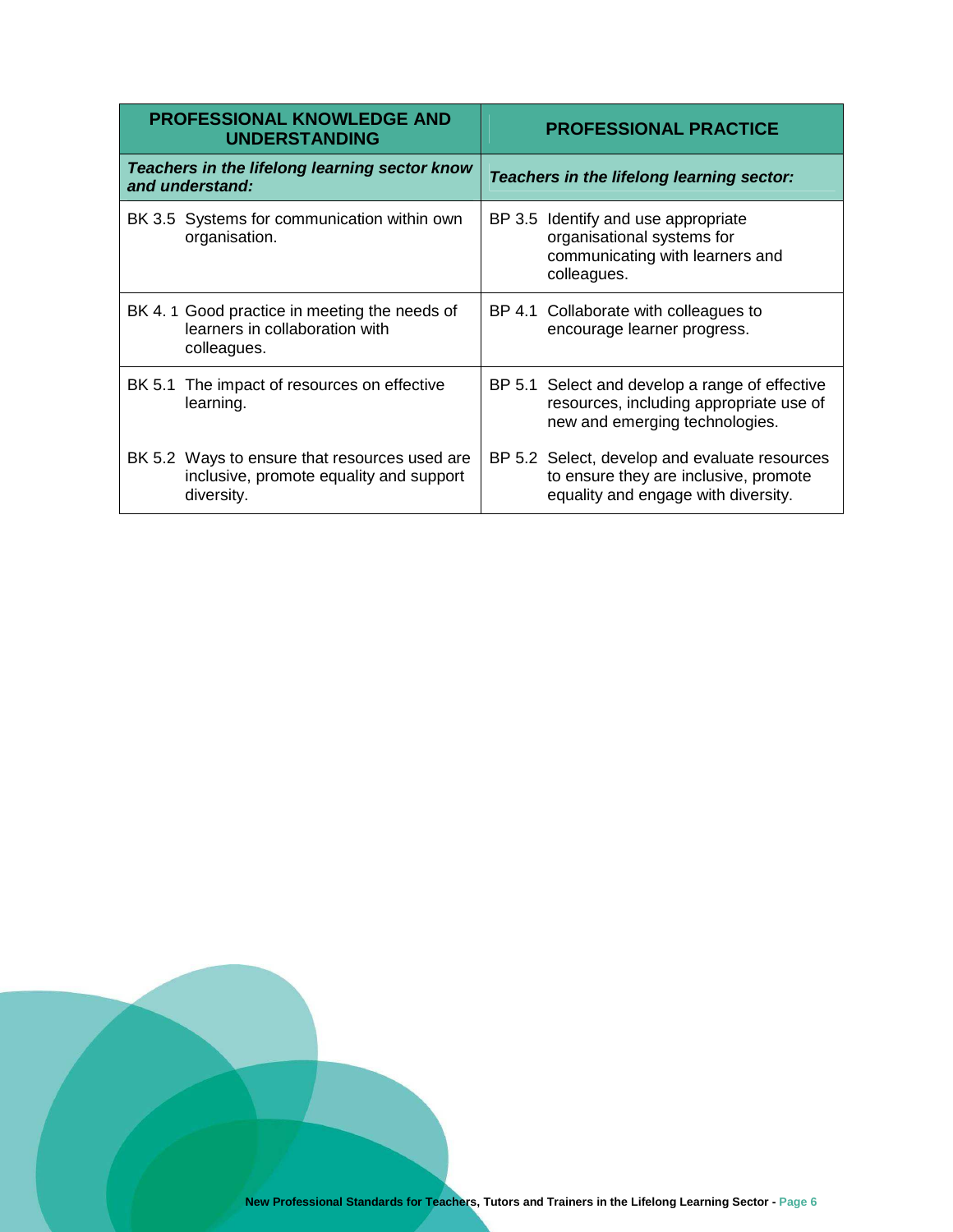## **Domain C: Specialist learning and teaching**

The values set out in Domain A support and inform all the commitments, knowledge and practice set out in the other domains.

| <b>PROFESSIONAL VALUES</b> |
|----------------------------|
|----------------------------|

**Teachers in the lifelong learning sector value:** 

- AS 1 Learners, their progress and development, their learning goals and aspirations and the experience they bring to their learning.
- AS 2 Learning, its potential to benefit people emotionally, intellectually, socially and economically, and its contribution to community sustainability.
- AS 3 Equality, diversity, and inclusion in relation to learners, the workforce, and the community.
- AS 4 Reflection and evaluation of their own practice and their continuing professional development as teachers.
- AS 5 Collaboration with other individuals, groups and/or organisations with a legitimate interest in the progress and development of learners.

- CS 1 Understanding and keeping up to date with current knowledge in respect of own specialist area.
- CS 2 Enthusing and motivating learners in own specialist area.
- CS 3 Fulfilling the statutory responsibilities associated with own specialist area of teaching.
- CS 4 Developing good practice in teaching own specialist area.

| <b>PROFESSIONAL KNOWLEDGE AND</b><br><b>UNDERSTANDING</b>                                                  | <b>PROFESSIONAL PRACTICE</b>                                                                                                                              |
|------------------------------------------------------------------------------------------------------------|-----------------------------------------------------------------------------------------------------------------------------------------------------------|
| Teachers in the lifelong learning sector know<br>and understand:                                           | Teachers in the lifelong learning sector:                                                                                                                 |
| CK 1.1 Own specialist area including current<br>developments.                                              | CP 1.1 Ensure that knowledge of own specialist<br>area is current and appropriate to the<br>teaching context.                                             |
| CK 1.2 Ways in which own specialism relates to<br>the wider social, economic and<br>environmental context. | CP 1.2 Provide opportunities for learners to<br>understand how the specialist area<br>relates to the wider social, economic<br>and environmental context. |
| CK 2.1 Ways to convey enthusiasm for own<br>specialist area to learners.                                   | CP 2.1 Implement appropriate and innovative<br>ways to enthuse and motivate learners<br>about own specialist area.                                        |
| CK 3.1 Teaching and learning theories and<br>strategies relevant to own specialist<br>area.                | CP 3.1 Apply appropriate strategies and<br>theories of teaching and learning to own<br>specialist area.                                                   |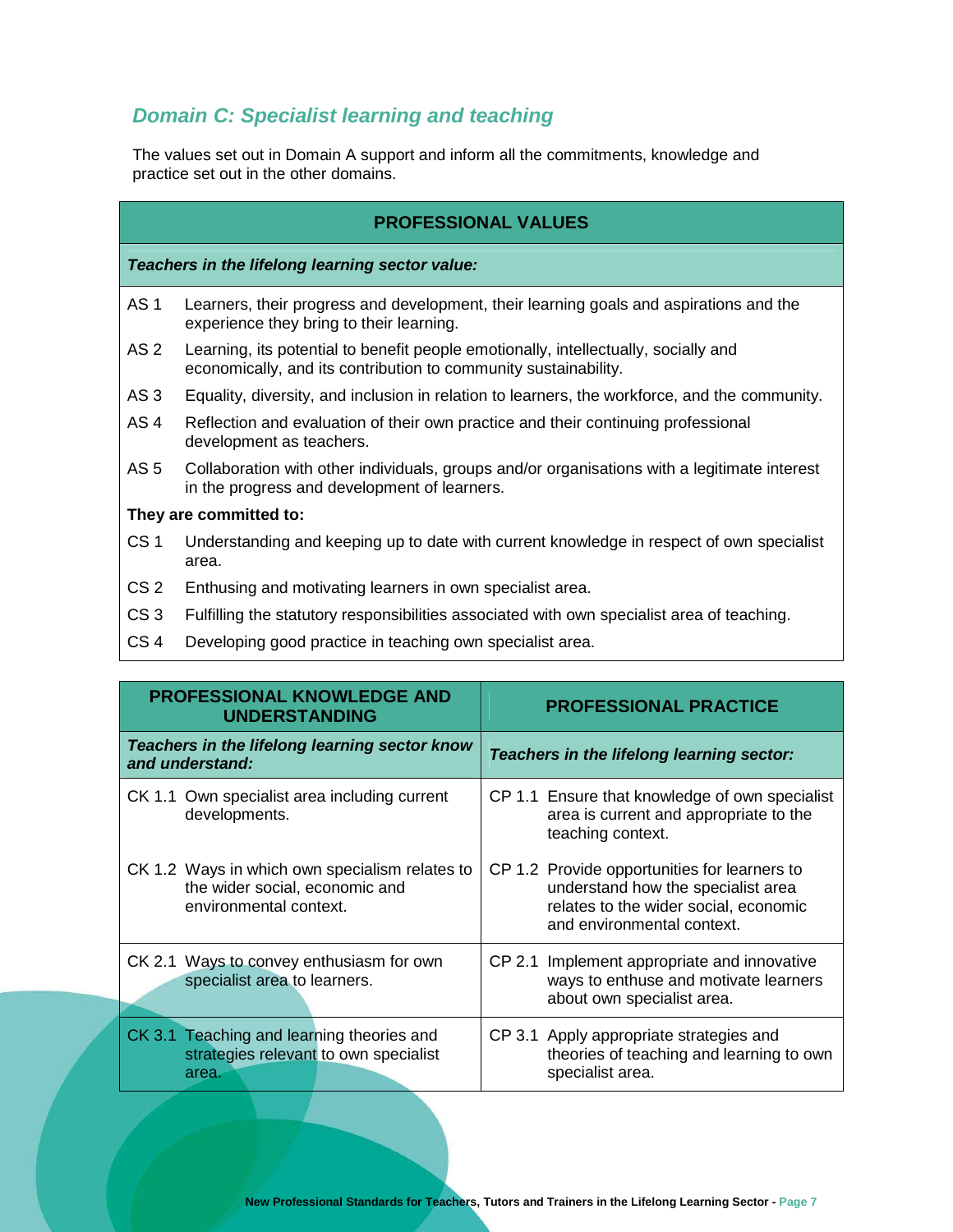| <b>PROFESSIONAL KNOWLEDGE AND</b><br><b>UNDERSTANDING</b>                                                | <b>PROFESSIONAL PRACTICE</b>                                                                                                                        |
|----------------------------------------------------------------------------------------------------------|-----------------------------------------------------------------------------------------------------------------------------------------------------|
| Teachers in the lifelong learning sector know<br>and understand:                                         | Teachers in the lifelong learning sector:                                                                                                           |
| CK 3.2 Ways to identify individual learning                                                              | CP 3.2 Work with learners to address particular                                                                                                     |
| needs and potential barriers to learning                                                                 | individual learning needs and overcome                                                                                                              |
| in own specialist area.                                                                                  | identified barriers to learning.                                                                                                                    |
| CK 3.3 The different ways in which language,                                                             | CP 3.3 Work with colleagues with relevant                                                                                                           |
| literacy and numeracy skills are integral                                                                | learner expertise to identify and address                                                                                                           |
| to learners' achievement in own                                                                          | literacy, language and numeracy                                                                                                                     |
| specialist area.                                                                                         | development in own specialist area.                                                                                                                 |
| CK 3.4 The language, literacy and numeracy                                                               | CP 3.4 Ensure own personal skills in literacy,                                                                                                      |
| skills required to support own specialist                                                                | language and numeracy are appropriate                                                                                                               |
| teaching.                                                                                                | for the effective support of learners.                                                                                                              |
| CK 3.5 Ways to support learners in the use of                                                            | CP 3.5 Make appropriate use of, and promote                                                                                                         |
| new and emerging technologies in own                                                                     | the benefits of new and emerging                                                                                                                    |
| specialist area.                                                                                         | technologies.                                                                                                                                       |
| CK 4.1 Ways to keep up to date with<br>developments in teaching in own<br>specialist area.               | CP 4.1 Access sources for professional<br>development in own specialist area.                                                                       |
| CK 4.2 Potential transferable skills and<br>employment opportunities relating to<br>own specialist area. | CP 4.2 Work with learners to identify the<br>transferable skills they are developing,<br>and how these might relate to<br>employment opportunities. |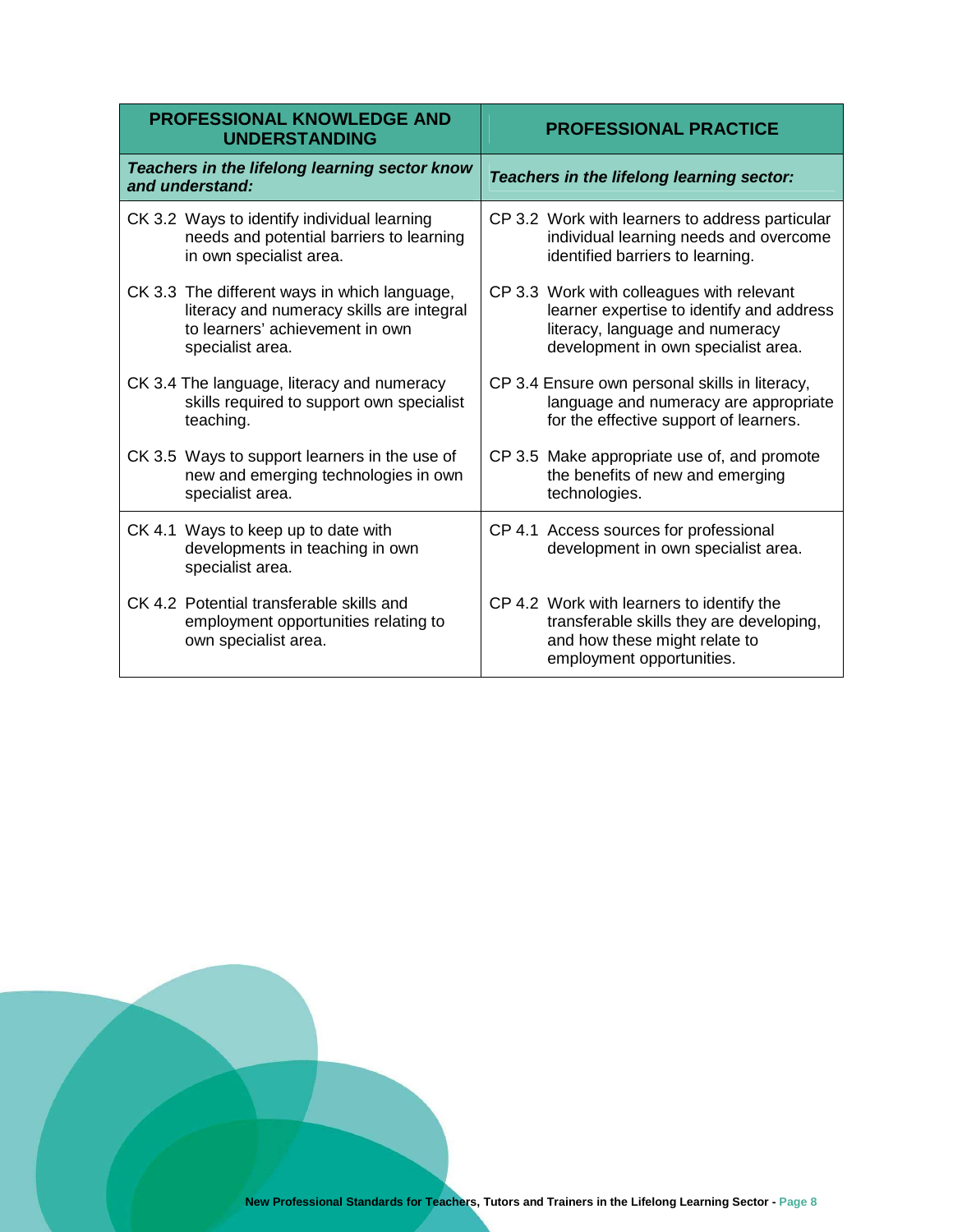## **Domain D: Planning for learning**

The values set out in Domain A support and inform all the commitments, knowledge and practice set out in the other domains.

|                 | <b>PROFESSIONAL VALUES</b>                                                                                                                             |
|-----------------|--------------------------------------------------------------------------------------------------------------------------------------------------------|
|                 | Teachers in the lifelong learning sector value:                                                                                                        |
| AS <sub>1</sub> | Learners, their progress and development, their learning goals and aspirations and the<br>experience they bring to their learning.                     |
| AS <sub>2</sub> | Learning, its potential to benefit people emotionally, intellectually, socially and<br>economically, and its contribution to community sustainability. |
| AS <sub>3</sub> | Equality, diversity and inclusion in relation to learners, the workforce, and the community.                                                           |
| AS <sub>4</sub> | Reflection and evaluation of their own practice and their continuing professional<br>development as teachers.                                          |
| AS <sub>5</sub> | Collaboration with other individuals, groups and/or organisations with a legitimate interest<br>in the progress and development of learners.           |
|                 | They are committed to:                                                                                                                                 |
| DS <sub>1</sub> | Planning to promote equality, support diversity and to meet the aims and learning needs of<br>learners.                                                |
| DS 2            | Learner participation in the planning of learning.                                                                                                     |
| DS <sub>3</sub> | Evaluation of own effectiveness in planning learning.                                                                                                  |

| <b>PROFESSIONAL KNOWLEDGE AND</b><br><b>UNDERSTANDING</b>                                                                                       | <b>PROFESSIONAL PRACTICE</b>                                                                                                                                                      |  |
|-------------------------------------------------------------------------------------------------------------------------------------------------|-----------------------------------------------------------------------------------------------------------------------------------------------------------------------------------|--|
| Teachers in the lifelong learning sector know<br>and understand:                                                                                | Teachers in the lifelong learning sector:                                                                                                                                         |  |
| DK 1.1 How to plan appropriate, effective,<br>coherent and inclusive learning<br>programmes that promote equality and<br>engage with diversity. | DP 1.1 Plan coherent and inclusive learning<br>programmes that meet learners' needs<br>and curriculum requirements, promote<br>equality and engage with diversity<br>effectively. |  |
| DK 1.2 How to plan a teaching session.                                                                                                          | DP 1.2 Plan teaching sessions which meet the<br>aims and needs of individual learners<br>and groups, using a variety of<br>resources, including new and emerging<br>technologies. |  |
| DK 1.3 Strategies for flexibility in planning and<br>delivery.                                                                                  | DP 1.3 Prepare flexible session plans to adjust<br>to the individual needs of learners.                                                                                           |  |
| DK 2.1 The importance of including learners in<br>the planning process.                                                                         | DP 2.1 Plan for opportunities for learner<br>feedback to inform planning and<br>practice.                                                                                         |  |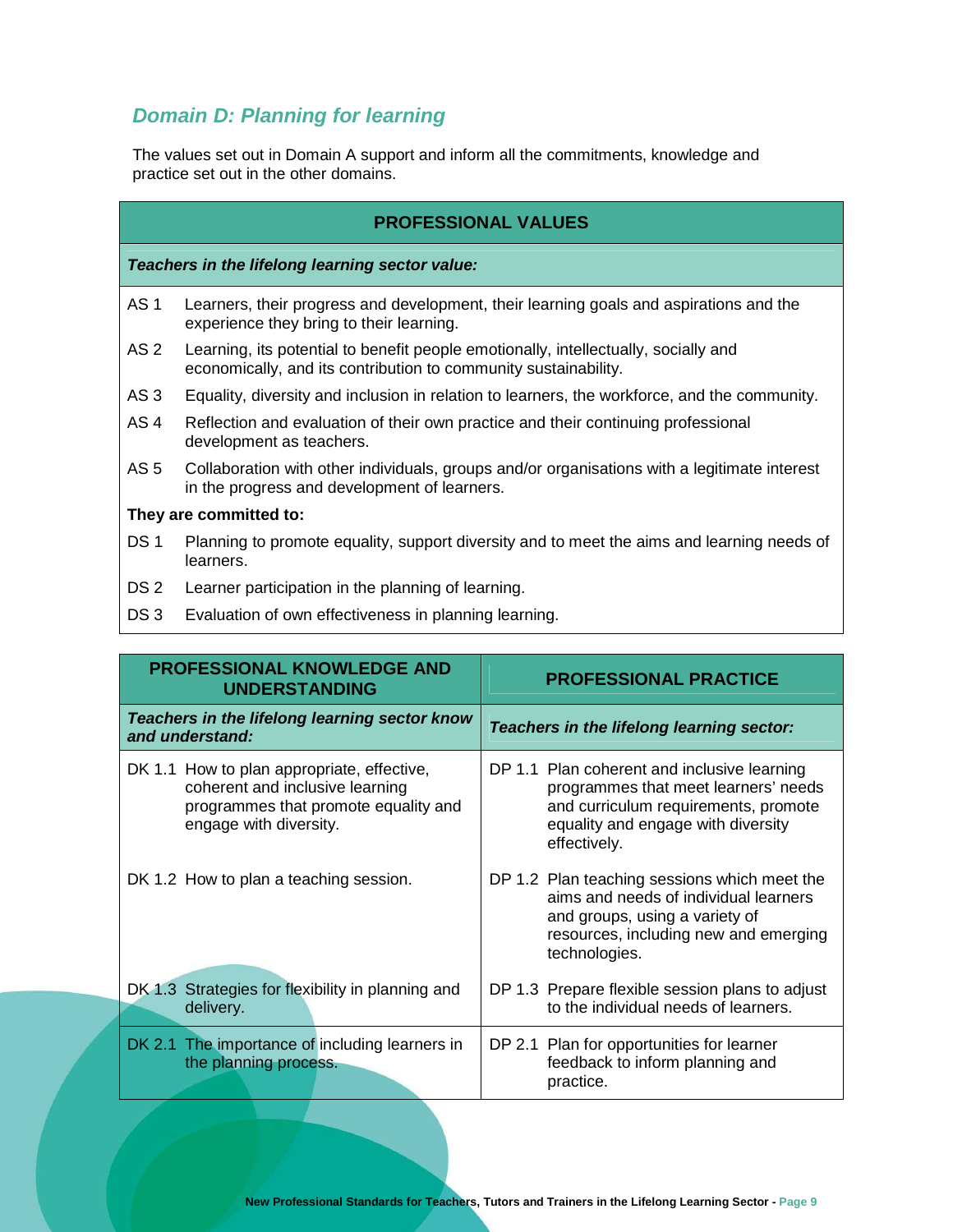| <b>PROFESSIONAL KNOWLEDGE AND</b><br><b>UNDERSTANDING</b>                                          | <b>PROFESSIONAL PRACTICE</b>                                                                    |  |  |
|----------------------------------------------------------------------------------------------------|-------------------------------------------------------------------------------------------------|--|--|
| Teachers in the lifelong learning sector know<br>and understand:                                   | Teachers in the lifelong learning sector:                                                       |  |  |
| DK 2.2 Ways to negotiate appropriate individual<br>goals with learners.                            | DP 2.2 Negotiate and record appropriate<br>learning goals and strategies with<br>learners.      |  |  |
| DK 3.1 Ways to evaluate own role and<br>performance in planning learning.                          | DP 3.1 Evaluate the success of planned<br>learning activities.                                  |  |  |
| DK 3.2 Ways to evaluate own role and<br>performance as a member of a team in<br>planning learning. | DP 3.2 Evaluate the effectiveness of own<br>contributions to planning as a member<br>of a team. |  |  |

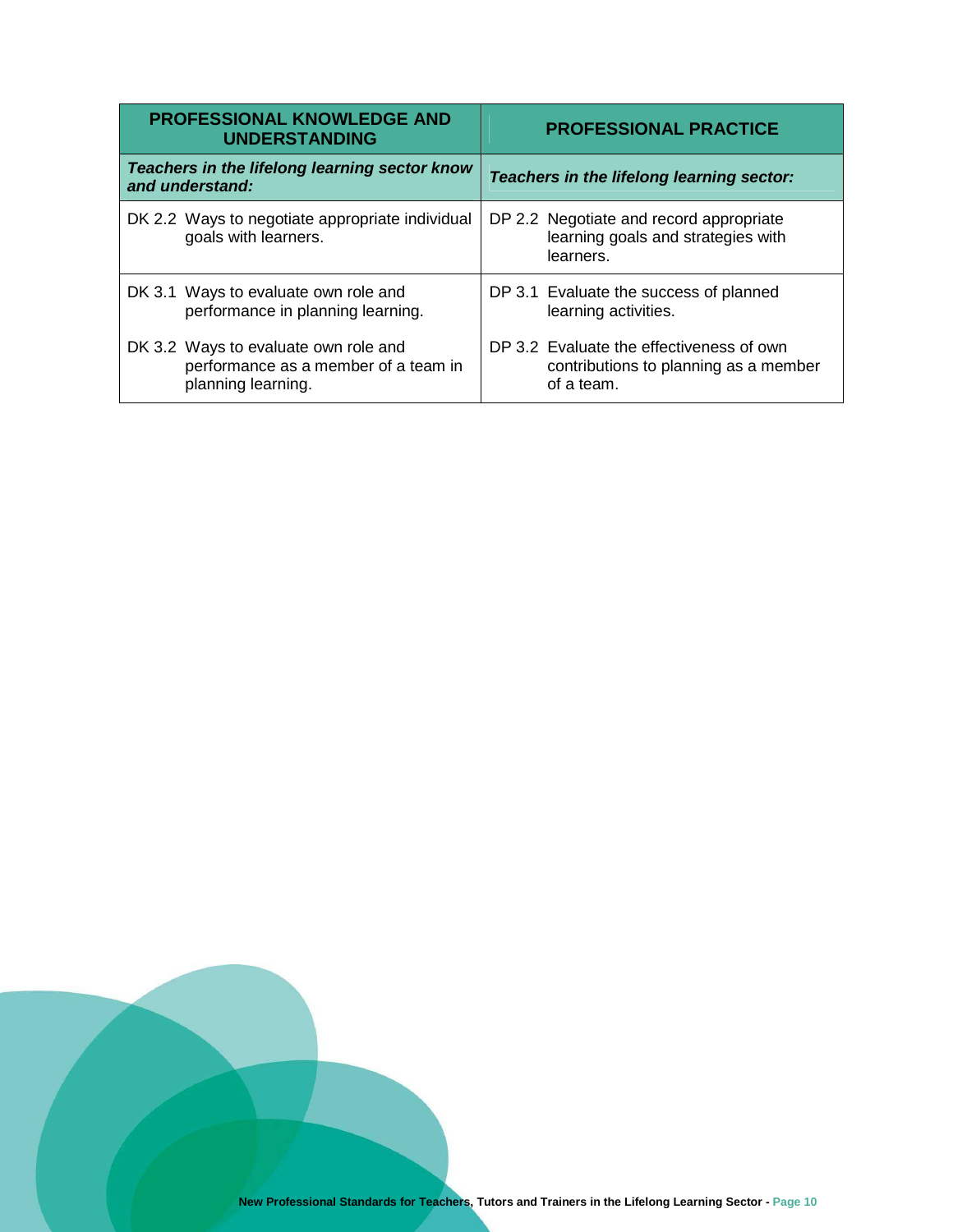## **Domain E: Assessment for learning**

The values set out in Domain A support and inform all the commitments, knowledge and practice set out in the other domains.

#### **PROFESSIONAL VALUES**

**Teachers in the lifelong learning sector value:** 

- AS 1 Learners, their progress and development, their learning goals and aspirations and the experience they bring to their learning.
- AS 2 Learning, its potential to benefit people emotionally, intellectually, socially and economically, and its contribution to community sustainability.
- AS 3 Equality, diversity, and inclusion in relation to learners, the workforce, and the community.
- AS 4 Reflection and evaluation of their own practice and their continuing professional development as teachers.
- AS 5 Collaboration with other individuals, groups and/or organisations with a legitimate interest in the progress and development of learners.

- ES 1 Designing and using assessment as a tool for learning and progression.
- ES 2 Assessing the work of learners in a fair and equitable manner.
- ES 3 Learner involvement and shared responsibility in the assessment process.
- ES 4 Using feedback as a tool for learning and progression.
- ES 5 Working within the systems and quality requirements of the organisation in relation to assessment and monitoring of learner progress.

| <b>PROFESSIONAL KNOWLEDGE AND</b><br><b>UNDERSTANDING</b><br>Teachers in the lifelong learning sector know<br>and understand: |  | <b>PROFESSIONAL PRACTICE</b><br>Teachers in the lifelong learning sector:                                                                                   |  |                                                                                                                                                    |
|-------------------------------------------------------------------------------------------------------------------------------|--|-------------------------------------------------------------------------------------------------------------------------------------------------------------|--|----------------------------------------------------------------------------------------------------------------------------------------------------|
|                                                                                                                               |  |                                                                                                                                                             |  |                                                                                                                                                    |
|                                                                                                                               |  | EK 1.2 Ways to devise, select, use and<br>appraise assessment tools, including,<br>where appropriate, those which exploit<br>new and emerging technologies. |  | EP 1.2 Devise, select, use and appraise<br>assessment tools, including where<br>appropriate, those which exploit new<br>and emerging technologies. |
|                                                                                                                               |  | EK 1.3 Ways to develop, establish and promote<br>peer- and self-assessment.                                                                                 |  | EP 1.3 Develop, establish and promote peer-<br>and self-assessment as a tool for<br>learning and progression.                                      |
|                                                                                                                               |  | EK 2.1 Issues of equality and diversity in<br>assessment.                                                                                                   |  | EP 2.1 Apply appropriate methods of<br>assessment fairly and effectively.                                                                          |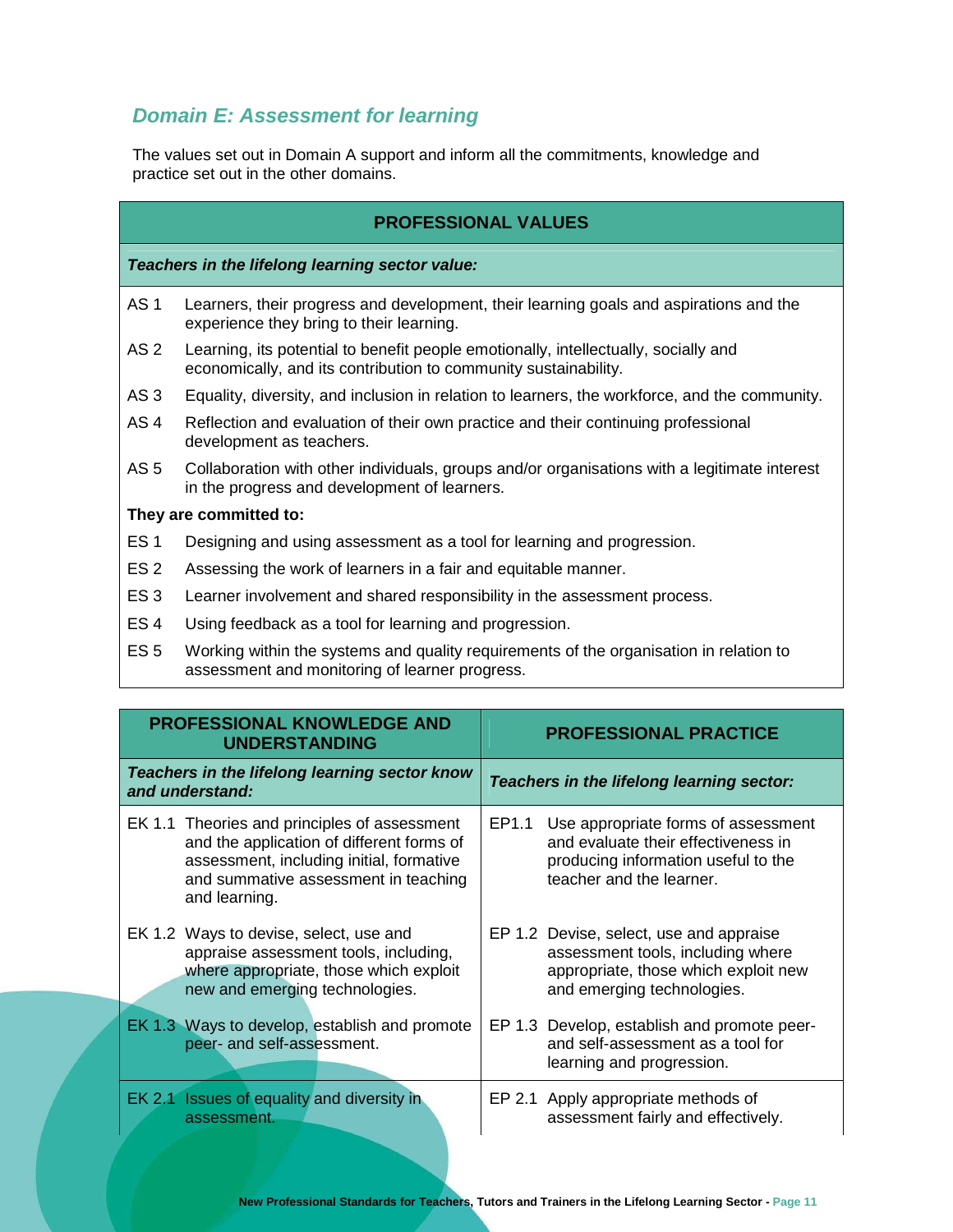| PROFESSIONAL KNOWLEDGE AND<br><b>UNDERSTANDING</b>                                                                                                                 | <b>PROFESSIONAL PRACTICE</b>                                                                                                                                                                                        |  |
|--------------------------------------------------------------------------------------------------------------------------------------------------------------------|---------------------------------------------------------------------------------------------------------------------------------------------------------------------------------------------------------------------|--|
| Teachers in the lifelong learning sector know<br>and understand:                                                                                                   | Teachers in the lifelong learning sector:                                                                                                                                                                           |  |
| EK 2.2 Concepts of validity, reliability and<br>sufficiency in assessment.                                                                                         | EP 2.2 Apply appropriate assessment methods<br>to produce valid, reliable and sufficient<br>evidence.                                                                                                               |  |
| EK 2.3 The principles of assessment design in<br>relation to own specialist area.                                                                                  | EP 2.3 Design appropriate assessment<br>activities for own specialist area.                                                                                                                                         |  |
| EK 2.4 How to work as part of a team to<br>establish equitable assessment<br>processes.                                                                            | EP 2.4 Collaborate with others, as appropriate,<br>to promote equity and consistency in<br>assessment processes.                                                                                                    |  |
| EK 3.1 Ways to establish learner involvement in<br>and personal responsibility for<br>assessment of their learning.                                                | EP 3.1 Ensure that learners understand, are<br>involved and share in responsibility for<br>assessment of their learning.                                                                                            |  |
| EK 3.2 Ways to ensure access to assessment<br>within a learning programme.                                                                                         | EK 3.2 Ensure that access to assessment is<br>appropriate to learner need.                                                                                                                                          |  |
| EK 4.1 The role of feedback and questioning in<br>assessment for learning.                                                                                         | EP 4.1 Use assessment information to promote<br>learning through questioning and<br>constructive feedback, and involve<br>learners in feedback activities.                                                          |  |
| EK 4.2 The role of feedback in effective<br>evaluation and improvement of own<br>assessment skills.                                                                | EP 4.2 Use feedback to evaluate and improve<br>own skills in assessment.                                                                                                                                            |  |
| EK 5.1 The role of assessment and associated<br>organisational procedures in relation to<br>the quality cycle.                                                     | EP 5.1 Contribute to the organisation's quality<br>cycle by producing accurate and<br>standardised assessment information,<br>and keeping appropriate records of<br>assessment decisions and learners'<br>progress. |  |
| EK 5.2 The assessment requirements of<br>individual learning programmes and<br>procedures for conducting and<br>recording internal and/or external<br>assessments. | EP 5.2 Conduct and record assessments which<br>adhere to the particular requirements of<br>individual learning programmes and,<br>where appropriate, external bodies.                                               |  |
| EK 5.3 The necessary/ appropriate assessment<br>information to communicate to others<br>who have a legitimate interest in learner<br>achievement.                  | EP 5.5 Communicate relevant assessment<br>information to those with a legitimate<br>interest in learner achievement, as<br>necessary/appropriate.                                                                   |  |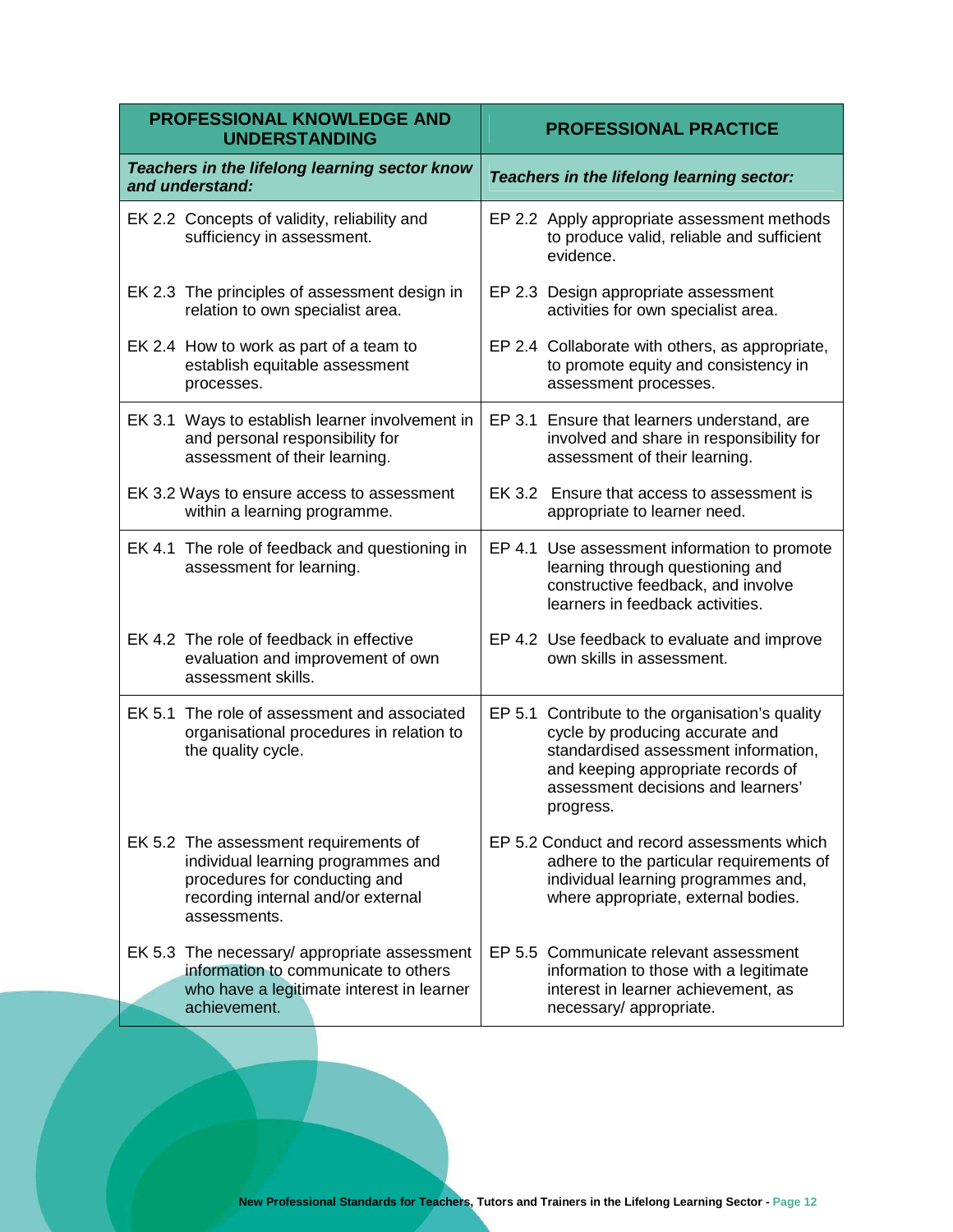## **Domain F: Access and progression**

The values set out in Domain A support and inform all the commitments, knowledge and practice set out in the other domains.

| <b>PROFESSIONAL VALUES</b> |
|----------------------------|
|----------------------------|

**Teachers in the lifelong learning sector value:** 

- AS 1 Learners, their progress and development, their learning goals and aspirations and the experience they bring to their learning.
- AS 2 Learning, its potential to benefit people emotionally, intellectually, socially and economically, and its contribution to community sustainability.
- AS 3 Equality, diversity, and inclusion in relation to learners, the workforce, and the community.
- AS 4 Reflection and evaluation of their own practice and their continuing professional development as teachers.
- AS 5 Collaboration with other individuals, groups and/or organisations with a legitimate interest in the progress and development of learners.

- FS 1 Encouraging learners to seek initial and further learning opportunities and to use services within the organisation.
- FS 2 Providing support for learners within the boundaries of the teacher role.
- FS 3 Maintaining own professional knowledge in order to provide information on opportunities for progression in own specialist area.
- FS 4 A multi-agency approach to supporting development and progression opportunities for learners.

| <b>PROFESSIONAL KNOWLEDGE AND</b><br><b>UNDERSTANDING</b>                                              | <b>PROFESSIONAL PRACTICE</b> |                                                                                                                                                                                        |
|--------------------------------------------------------------------------------------------------------|------------------------------|----------------------------------------------------------------------------------------------------------------------------------------------------------------------------------------|
| Teachers in the lifelong learning sector know<br>and understand:                                       |                              | Teachers in the lifelong learning sector:                                                                                                                                              |
| FK 1.1 Sources of information, advice, guidance<br>and support to which learners might be<br>referred. |                              | FP 1.1 Refer learners to information on<br>potential current and future learning<br>opportunities and appropriate<br>specialist support services.                                      |
| FK 1.2 Internal services which learners might<br>access.                                               |                              | FP 1.2 Provide learners with appropriate<br>information about the organisation<br>and its facilities, and encourage<br>learners to use the organisation's<br>services, as appropriate. |
| FK 2.1 Boundaries of own role in supporting<br>learners.                                               |                              | FP 2.1 Provide effective learning support,<br>within the boundaries of the<br>teaching role.                                                                                           |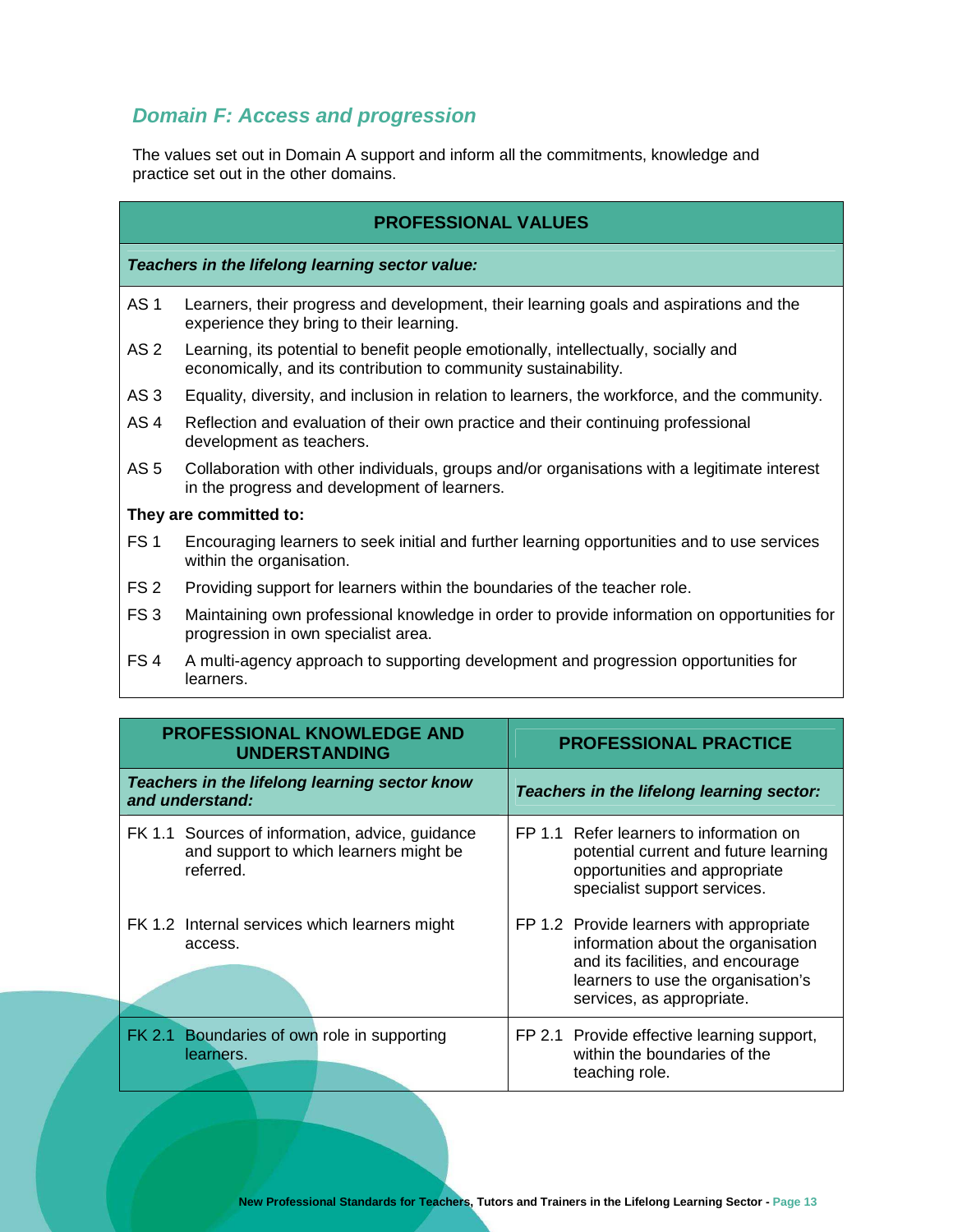|                                                                  | <b>PROFESSIONAL KNOWLEDGE AND</b><br><b>UNDERSTANDING</b>                                                                          |                                           | <b>PROFESSIONAL PRACTICE</b>                                                                                                                                   |  |
|------------------------------------------------------------------|------------------------------------------------------------------------------------------------------------------------------------|-------------------------------------------|----------------------------------------------------------------------------------------------------------------------------------------------------------------|--|
| Teachers in the lifelong learning sector know<br>and understand: |                                                                                                                                    | Teachers in the lifelong learning sector: |                                                                                                                                                                |  |
|                                                                  | FK 3.1 Progression and career opportunities within<br>own specialist area.                                                         |                                           | FP 3.1 Provide general and current<br>information about potential<br>education, training and/or career<br>opportunities in relation to own<br>specialist area. |  |
|                                                                  | FK 4.1 Professional specialist services available to<br>learners and how to access them.                                           |                                           | FP 4.1 Provide general and current<br>information about a range of<br>relevant external services.                                                              |  |
|                                                                  | FK 4.2 Processes for liaison with colleagues and<br>other professionals to provide effective<br>guidance and support for learners. |                                           | FP 4.2 Work with colleagues to provide<br>guidance and support for learners.                                                                                   |  |